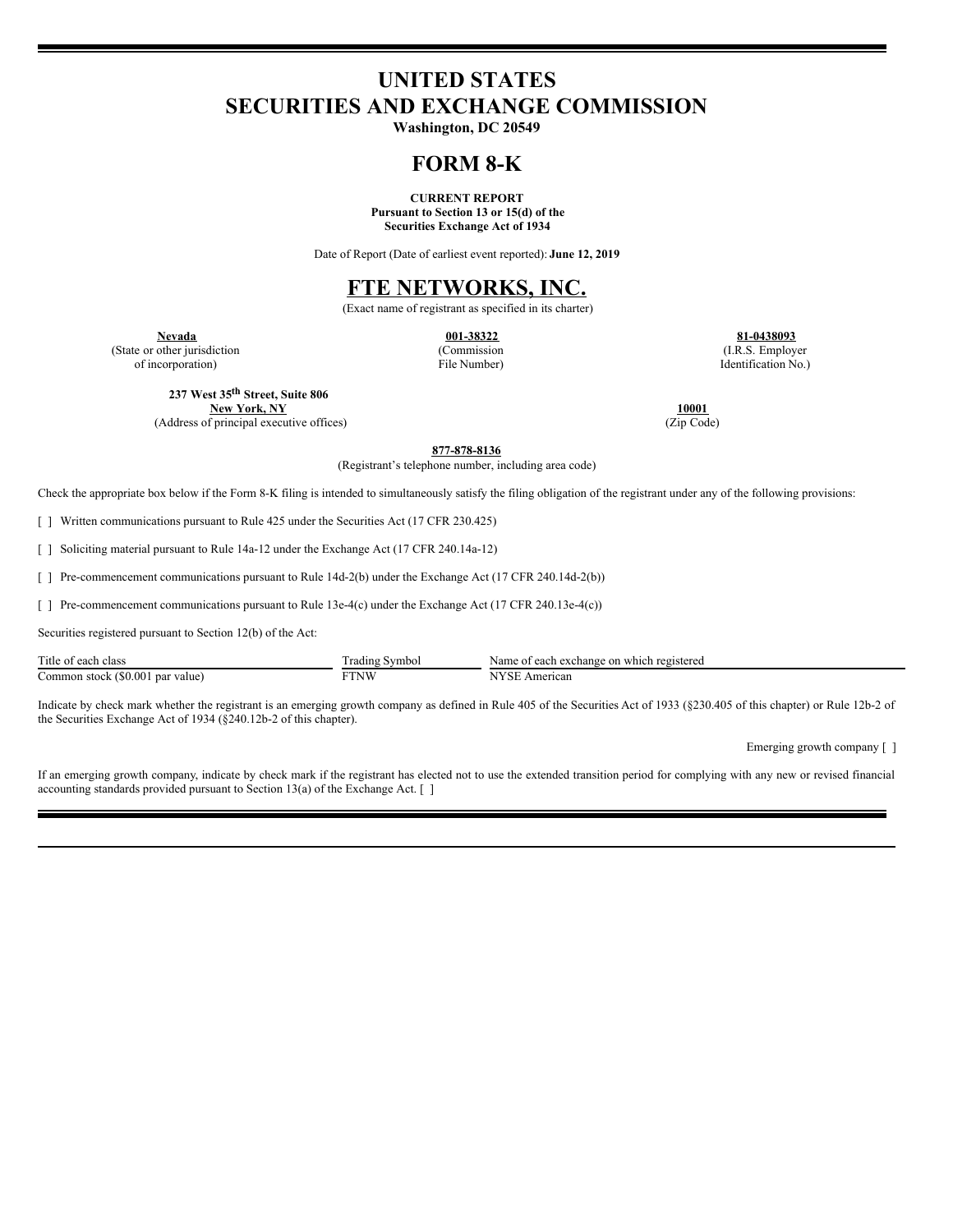#### **Item 1.01 Entry into a Material Definitive Agreement**

On June 12, 2019, FTE Networks, Inc. ('FTE'') and certain of its wholly-owned subsidiaries (collectively, the 'Company'') obtained and entered into a Consent and Waiver No. 9 (the "Ninth Consent and Waiver") to that certain Forbearance Agreement dated March 30, 2019 (the 'Forbearance Agreement') (as amended) to that certain credit agreement, by and among with Jus-Com, Inc., an Indiana corporation and subsidiary of FTE, Benchmark Builders, Inc., a New York corporation and subsidiary of FTE ("Benchmark"), certain Credit Parties (as defined therein), Lateral Juscom Feeder LLC ("Lateral") and several lenders party thereto (together with Lateral, the "Lenders") dated October 28, 2015 (as amended, the "Credit Agreement").

Pursuant to the Ninth Consent and Waiver, the Lenders have agreed to extend the Forbearance Period, as defined in the Forbearance Agreement, through and including June 28, 2019.

In connection with the Ninth Consent and Waiver, on June 12, 2019, Brian McMahon and Fred Sacramone each entered into a sixth amendment to their respective Series A convertible promissory notes dated April 20, 2017 (the "Series A Notes"), as amended, to extend the maturity date on the Series A Notes to June 28, 2019.